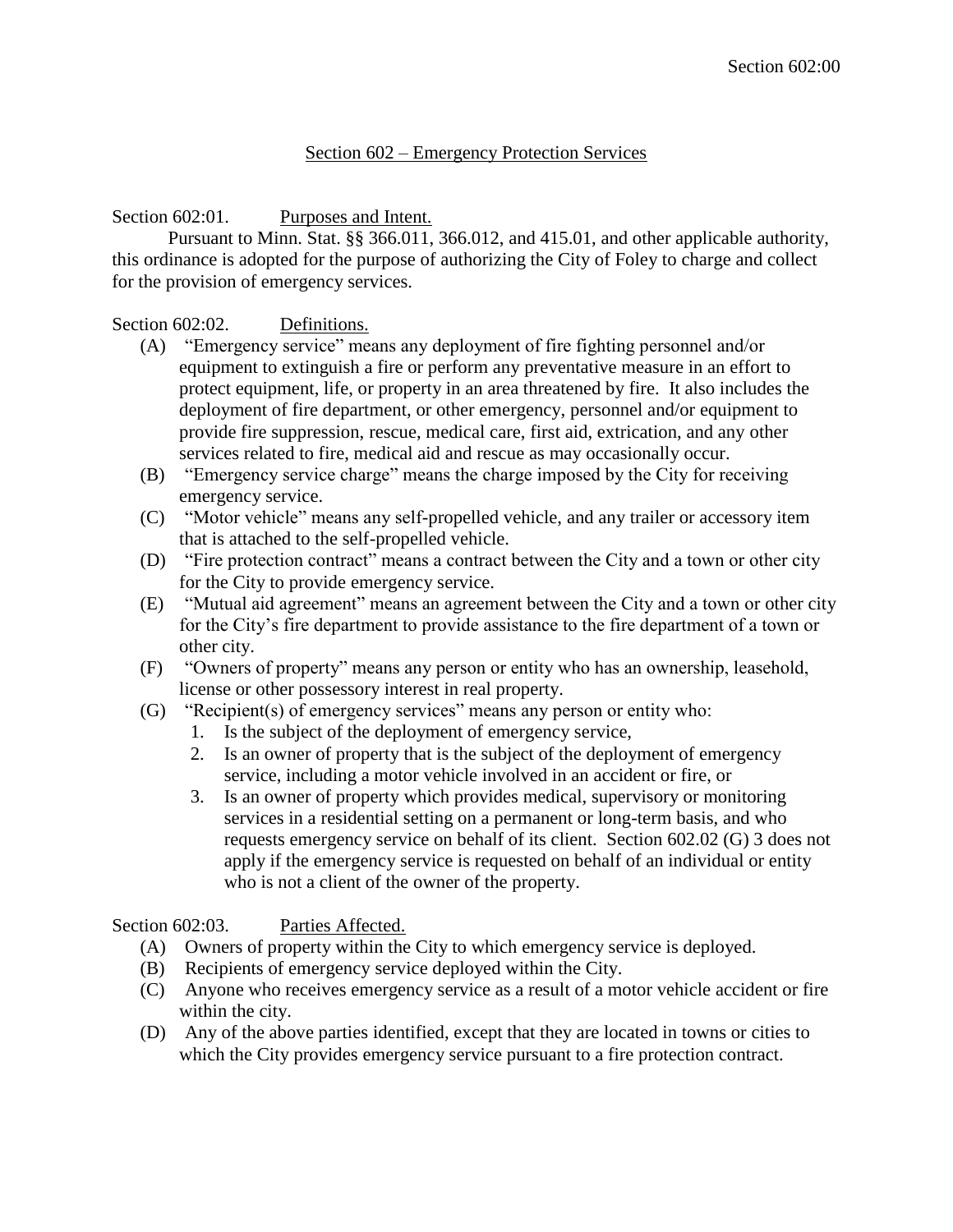## Section 602:04. Rates.

- (A) The City Council shall establish a rate schedule for emergency service charges. Said rate schedule shall be based on the costs incurred by the City in the providing of emergency services, including the administrative, personnel, material, fuel and equipment costs to respond to the emergency and a reasonable amount to recover infrastructure and support costs; including those for administrative, personnel, equipment, training, response capacity, material, fuel and building purposes.
- (B) The rate schedule may be adopted by resolution or ordinance.
- (C) The rate schedule may provide for varying rates for different types of calls, and may provide for a reduced rate to encourage public or private safety goals of the City.
- (D) The Fire Chief, or its designee, shall determine the application of the rate schedule to a specific emergency service call.
- (E) A Recipient charged for an emergency service under this Ordinance may request the City Council review the determination of charges by the Fire Chief. The City Council may reduce the charges if it finds (1) No emergency service was provided, or (2) the application of the rate schedule was inappropriate.

#### Section 602:05. Billing and Collection.

- (A) Recipients of emergency services may be billed directly by the City. If the recipient of emergency services is provided emergency service pursuant to a fire protection contract, the recipient may be billed by the contracting town or city. Additionally, if the recipient of emergency services did not request services but a fire or other situation exists which, at the discretion of the fire department personnel in charge requires emergency service, the party will be charged and billed. All parties will be billed whether or not the emergency service is covered by insurance. Any billable amount of the fire charge not covered by a party's insurance remains a debt of the party receiving the emergency service.
- (B) Parties billed for emergency service will have 30 days to pay. If the emergency service charge is not paid by that time, it will be considered delinquent and the City will send a notice of delinquency.
- (C) If the emergency service charge remains unpaid for 30 days after this notice of delinquency is sent, the City will use all practical and reasonable legal means to collect the emergency service charge. The party receiving emergency service shall be liable for all collection costs incurred by the City including, but not limited to, reasonable attorney fees and court costs.
- (D) If the emergency service charge remains unpaid for 30 days after the notice of delinquency is sent, the City Council may also, on or before October 15 of each year, certify the unpaid emergency service charge to the County Auditor in which the recipient of the services owns real property for collection with property taxes. The County Auditor is responsible for remitting to the City all charges collected on behalf of the City. The City must give the property owner notice of its intent to certify the unpaid emergency service charge by September 15.
- (E) Except as provided above, false alarms will be billed as a fire call.